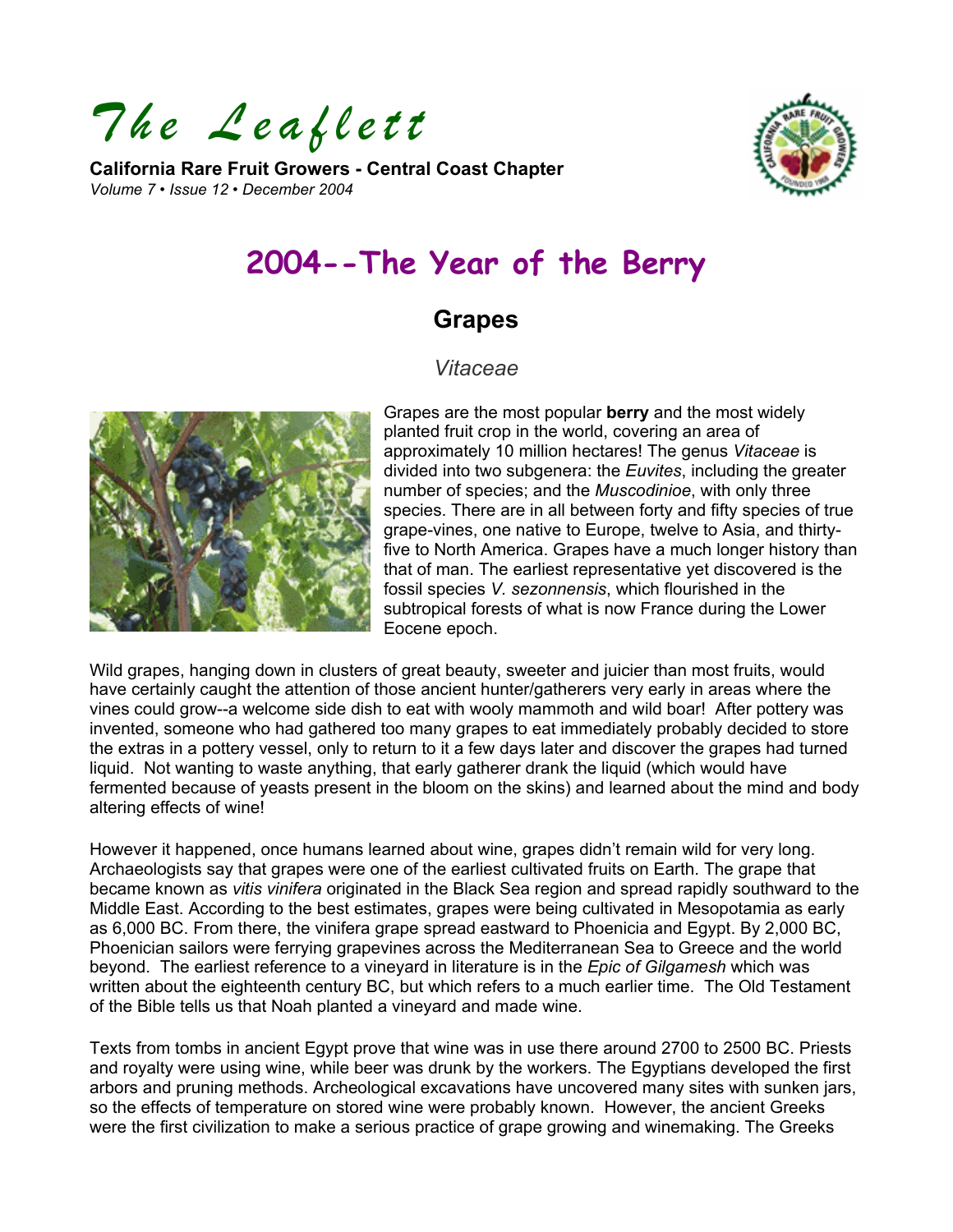even had a god of the vine – Dionysus (later Bacchus). Early efforts to make a potable beverage out of grapes were mixed. With no refrigeration, uncontrolled fermentation, and lack of proper sanitation, ancient Greek wines were, at best, an acquired taste and were often flavored with honey or other ingredients to make them palatable.

The Romans began to refine the art of grape-growing and processing. They introduced pruning by knife, as well as filtering and proper storage. The Romans also understood how much climate, soil, and pruning style could affect grape flavor and production. (The world's oldest known bottle of wine was Roman, unearthed in 1867 during an excavation for building a house in a vineyard near the town of Speyer, Germany, and was inside one of two Roman stone sarcophaguses that were dug up. The bottle dates from approximately 325 AD.) However, the art of grape-growing declined along with Roman civilization after 400 AD. Only the Church kept the practice alive through Medieval times, particularly the Benedictine and Cistercian abbeys of France and Germany. Their wines led to a gradual resurgence in viticulture.

As knowledge of plant biology, grafting, and hybridization expanded over time, so did the varieties of grapes and their uses. Soon there were "table" grapes grown especially for eating, "dessert" grapes, raisin grapes, and, of course, the many varieties of wine grapes, from Chardonnay to Zinfandel.

*V. vinifera* was brought by the Spaniards to Mexico in the early 1500's. California's reputation as a world wine producer commenced when the Catholic friars began building missions north of Mexico in the early 1700's. Father Junipero Serra, first Father-Presidente of the Alta California Mission Chain, founded Mission San Luis Obispo de Tolosa on September 1, 1772 and, although the mission was very poor, it is known that a vineyard was established soon after the mission's start.

Father Serra also brought grapevine cuttings from Mexico to what is now Santa Barbara County in1782 to be planted in the fertile land near Sycamore Creek (currently the Milpas district) although Mission Santa Barbara itself wasn't founded until December 4, 1786. The largest mission vineyard, about 25 acres, was located in the San Jose Creek area, and an adobe winery, built nearby in 1804, is now Goleta's oldest landmark. In 1884, Justinian Caire imported grape slips from France and planted a 150-acre vineyard on Santa Cruz Island. His prize-winning wines were shipped to San Francisco for bottling. A grapevine planted in 1842 on a farm in Carpentaria grew to monstrous proportions. In fifty years, it had a trunk measuring nine feet around, an arbor covering two acres and an annual yield of ten tons of grapes!

Our November chapter meeting was held at Rim Rock Vineyard in Nipomo, which is owned by Bernie and Lennette Horton, was all about growing wine grapes. Viticulturist, **Greg Phelan** (in the photo at the right), who manages Rim Rock Vineyard, explained the process to the 50- 60 of those of us in attendance.

In commercial vineyards, vines are usually started in spring from year-old rooted or grafted cuttings. (Rim Rock's vines are mainly Syrah grafted onto established Chardonnay rootstock.) Roots are trimmed to 3 to 4 inches and vines are planted 8 to 10 feet apart. All the shoots except the strongest one on the vine are later pruned; the remaining shoot is cut back to two or three buds. This process is repeated in the spring of the following two years. The resulting plant develops a strong main stem, resembling a small tree trunk, before it is allowed to bear fruit. Such strong stems are able to stand erect without support. During the

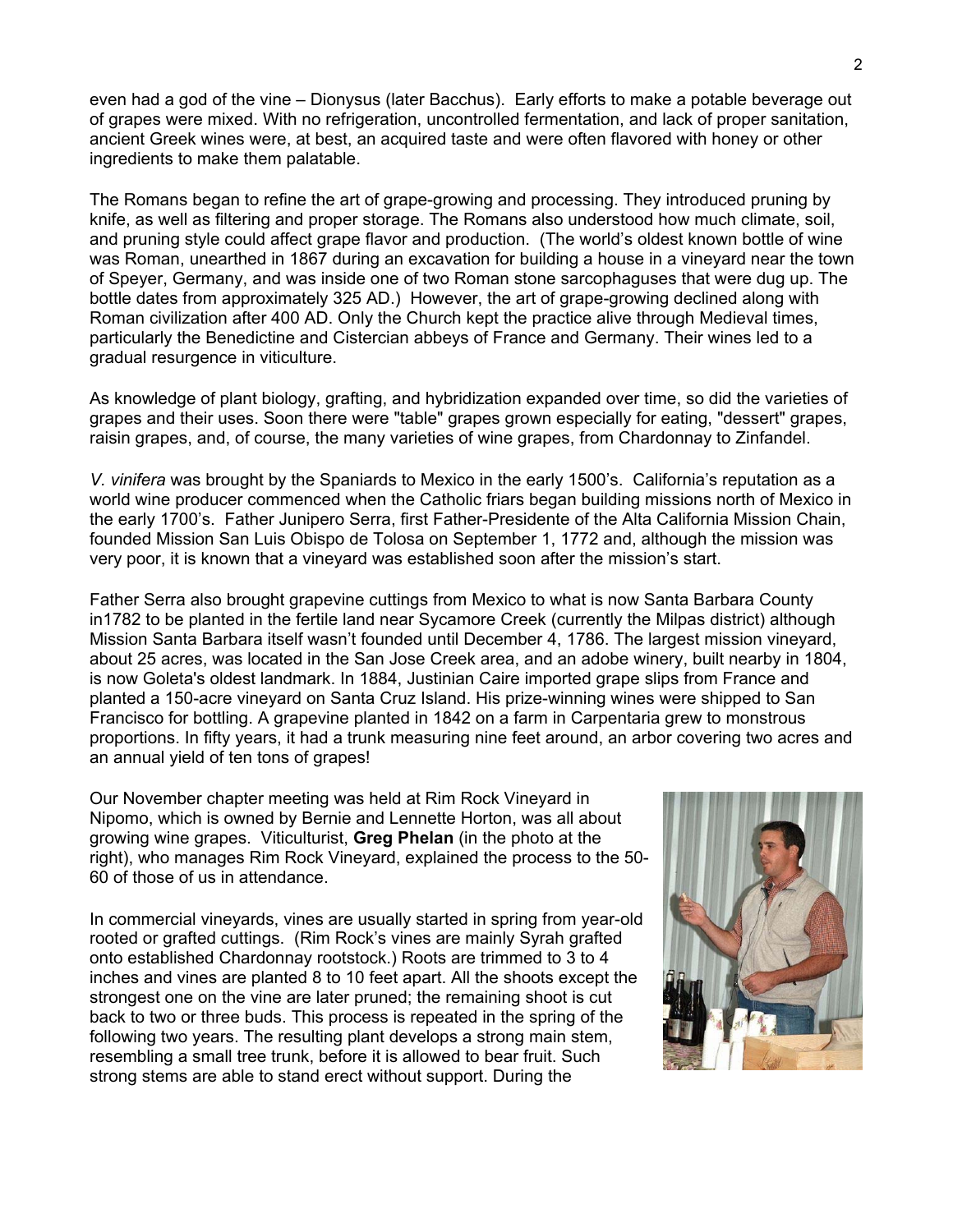expansion of the main stem, the vine is loosely tied to an upright support 6 feet tall or higher. After the fruit-producing stage is reached, the vines are pruned to reduce the number of buds. Shoots that develop from the remaining buds are more prolific and bear grapes of high quality.

Dormant period begins in autumn in temperate regions when the vine sheds its leaves. In the spring, when the mean daily temperature reaches about 50 degrees F, the buds begin to swell and green shoots emerge from them. This is known as "bud break". Blooming occurs around 8 weeks after bud break and rapid shoot growth usually begins to slow down. The process of flower initiation for the following year's crop begins before bloom and the development continues until near harvest time. Several days after the bloom period, pistols and impotent berries--often 50 to 60 percent or more- shatter from the cluster. The green stage of berry growth lasts from the setting of the berries up to veraison--the time the berries begin to color and soften and the ripening stage begins. As ripening progresses, the color becomes more intense, the amount of sugar increases, and acidity decreases. Even a few weeks before harvest, selective cluster dropping may be needed so that the vines can support higher sugar content in the remaining berries.

For a plant that has survived millions of years on its own, grapes take a surprising amount of work to grow! Soil amending and pest control are important and exacting processes that greatly affect the quality of a crop. Treatment of fungus is particularly vital in our coastal climate. There are also



serious threats to vineyards from entomological pests such as the glassy winged sharpshooter, a ravenous insect who is spreading grape-killing Pierce's Disease; the grape phylloxera, *Daktulosphaira vitifoliae*, a tiny insect that f orms galls on leaves and roots of grapevines; and the newest threat, the vine Mealybug. Good old gophers and ground squirrels can also devastate plantings, not to mention deer.

With all the problems involved with growing wine grapes Perhaps there is no answer to that question other than to will please you and make you realize that this "nectar of the (not to mention others with table grapes or raisin grapes) why would anyone subject themselves to the task? If you ask Greg Phelan, he'll just grin and shake his head. try a glass of wine—there is sure to be one out there that gods" is worth the effort! (Check out the photo of our "serious" wine tasters at the November meeting!)

## November Meeting

The November meeting was held in Nipomo at Rim Rock Vineyards. Fifty to sixty members and was called to order by Art DeKleine, our co-chair, who gave us the good news that he has our chapter guests met on a beautiful sunny afternoon to enjoy refreshments (Marv Daniels, practicing for his retirement, made some great chocolate chip cookies!), conversation, and education! The meeting website up and running again. He also talked about the December Potluck Meeting and some of our next few meetings. Dick Pottratz gave the treasurer's report: the bills are paid and we have nearly \$5,000 in the bank.

Member Norm Beard of Goleta brought a most unusual fruit to share with us—known as the dragon fruit, it is the seed pod of a cactus, *Hylocereus undatus.* Also known as Pitahaya or Strawberry Pear, this fruit grows on a vining cactus with fleshy stems reaching from a few inches up to 20 feet long (in mature plants). The plant may trail over the ground or climb onto trees using aerial roots. The flowers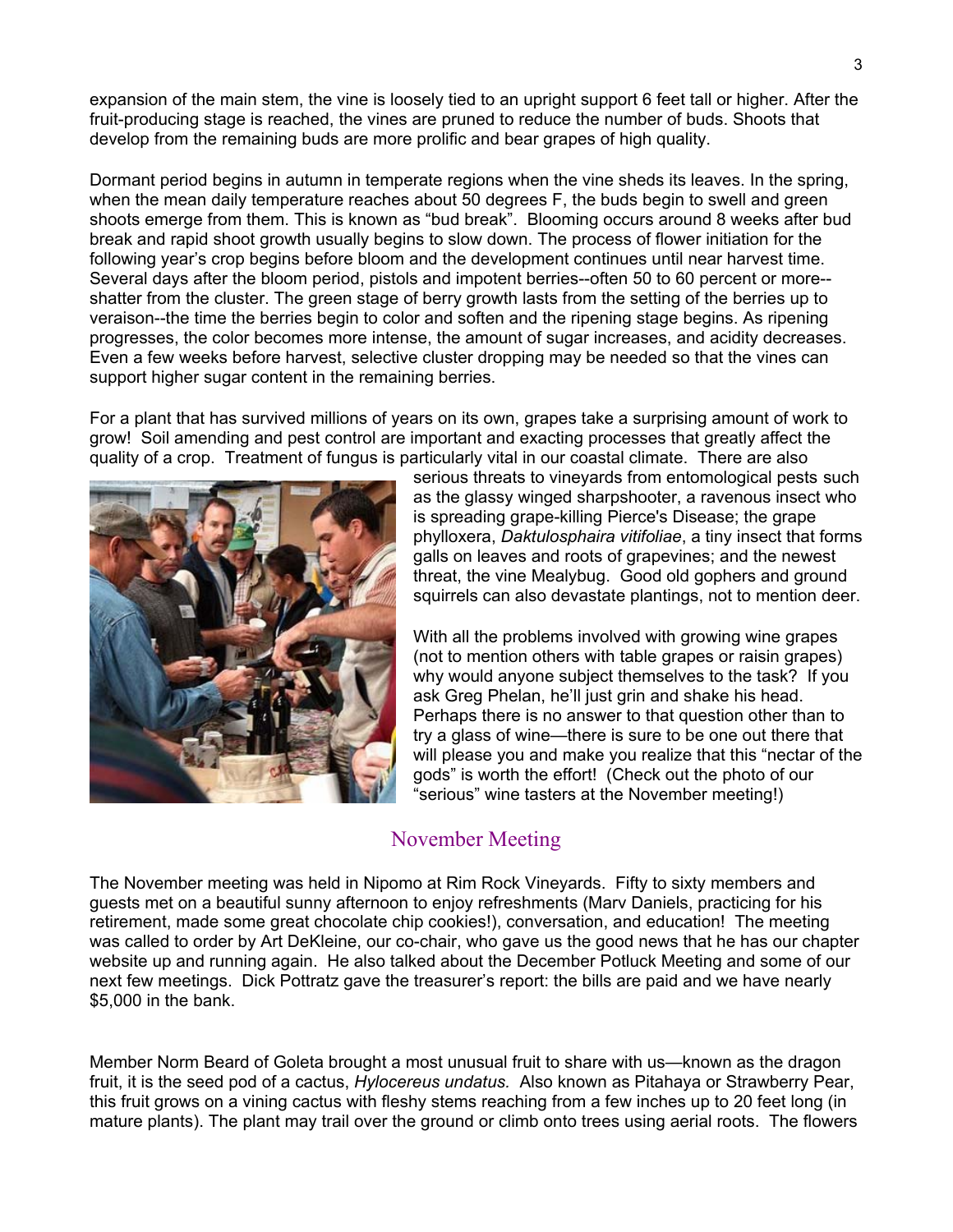of this species bloom only at night and only for one night. They are thought to be natives of Southern Mexico and Central America. The flesh is sweet and delicious (or so I heard!) and best eaten out of hand, but it can also be used to flavor drinks or pastries. Sometimes the unopened but nearly mature flower buds are cooked and served as vegetables. Propagation is by seed or cuttings and I'm sure Norm, who is most generous with his abundant fruit, would be willing to share his knowledge of growing this cactus and maybe even provide some seeds or a cutting. (You can also order seeds from: Trade Winds Fruit, P.O . Box 232693, Encinitas, CA 92023).

Chuck Atlee gave a brief report on his recent trip to Costa Rica where normally about three inches long, that is nearly eight inches long! The first commercial crop there is now ready for harvest. (Learn more about he was excited to see the development of a new strain of guava, Chuck in the "Meet Your Board Member" column this month.)



Art DeKleine gave hosts Bernie and Lennette Horton and speaker, Greg Phelan, their special CRFG more details). After speaking and taking questions, Greg got to the best part of the meeting—pouring hats and then turned the meeting over to Bernie Horton, who introduced Greg, a sixth generation California farmer. Greg gave an in-depth report on growing wine grapes (see the above article for the wine!

## **Seasons Greetings—The della Robbia Wreath**

As a fruit grower, what could be more fitting than for your holiday visitors to be greeted at your front door by a fresh wreath featuring the bounty of your orchard? This particular style of wreath is called "della Robbia", named in honor of a fifteenth-century Italian sculptor, Luca della Robbia, who, along



with his progeny, sculpted beautiful fruit and foliage pottery swags with a distinctive glaze.

The linking of fruited della Robbia wreaths with Christmas and front decorating magazines of the day, Christmas greenery of any sort on advertisements for grand pianos, Packards, sterling silver tea services, doors seems to have started during the early years of this century in America's wealthier homes. To judge by the home and garden doorways was rare. Only the toney publications, loaded with and seven-week cruises, show photographs of homes with holiday trimmings--and even these are few and far between. It was left to

Colonial Williamsburg to popularize this sort of decoration with the country's expanding and prosperous postwar middle class. (The June, 1932 Sunset magazine has a great article on making a della Robbia wreath using a base of lemon leaves! If you are a *Sunset* subscriber, access it online.)

When Colonial Williamsburg first decorated for Christmas in 1936, the greenery was confined to a few plain wreaths and some running cedar to hang about the Governor's Palace and the Raleigh Tavern. Mrs. Louise Fisher placed in charge of flowers and Christmas decorations drove to the Library of Congress where she turned up English and American pictorial examples from the period to use as guides. By 1939 her "della Robbia" wreaths were attracting considerable comment and the "Williamsburg Christmas look" was launched.

Never mind that no one in the eighteenth century would have been caught dead with real fruit tacked to his/her front door! Anyone hanging fresh fruit outdoors in the middle of winter to rot or be devoured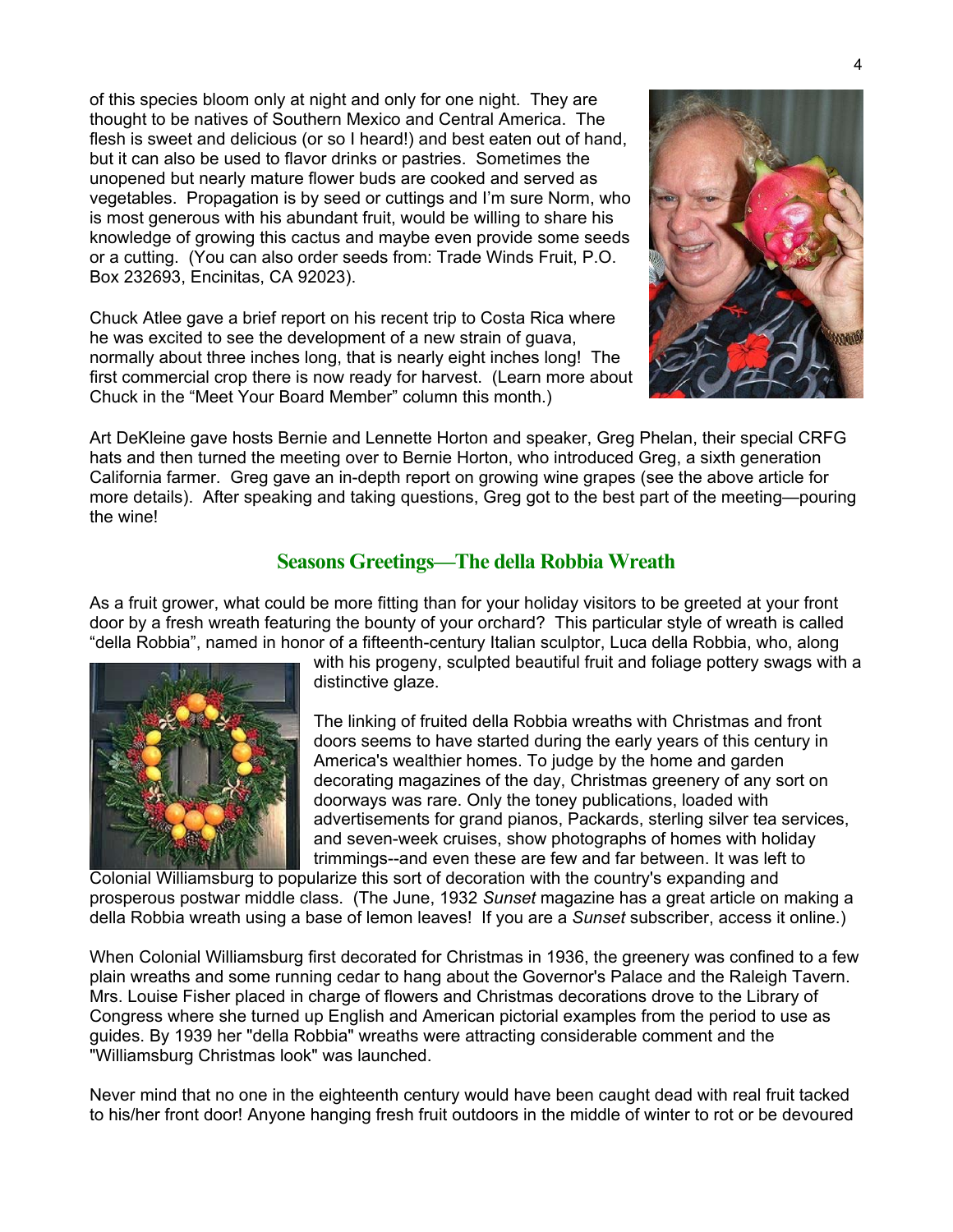by squirrels would have been thought, at best, highly eccentric by the neighbors. Never-the-less, the practice that was adopted by Colonial Williamsburg in the early years of the restoration spread across the country by means of continual publicity in decorating magazines. So, maybe the "tradition" isn't that old, but join the fun. Take some of your extra "rare" fruit, add some evergreens or citrus leaves, and put your own, unique, seasonal greeting on your front door!

## **Meet Your Board Member**

## **Chuck Atlee**



Chuck Atlee, one of our board members, and a past co-chair of our chapter, is a man "outstanding" in his field! On meeting about him and that is that he loves puns! (He says his wife limits Chuck, the first thing you will notice is that he is tall. "I used to be 6'7", but now I'm only 6'4", Chuck says. "When I retired, I settled down." This brings us to the second thing you will learn him to two puns a day if she can catch him!)

Growing up in a small town in Pennsylvania, Chuck didn't have any real experience with farming until he was eleven—and went project in Mexico. He hoped that there he would learn Spanish and absolve himself for failing that class in college! He worked to work on a nearby farm. He found he loved it and wanted to make agriculture a career. He went to Penn State where he met his future wife, Sue, who had also grown up in a small town in Pennsylvania. Sue was a couple of grades behind Chuck in school, so after he graduated, he signed up for a UNESCO several years in Mexico for UNESCO and Sue followed him there after her graduation. They were engaged in Mexico then went back to Bird-in-Hand, Pennsylvania to be married. They headed to California for their honeymoon.

It was two years later when Sue mentioned that nobody they knew had ever left Pennsylvania and wasn't it time they returned? With his typical wit Chuck said, "Well, we'll go back when the honeymoon is over." That was 52 years ago—and the honeymoon still isn't over for the Atlees, even though they have raised two children and have grandchildren. Their daughter is a veterinarian balloon business for 15 years. ("He had to get out of that business," says Chuck. "You know, it has dermatologist in Raleigh, NC and their son lives at Mammoth Lakes, CA where he owned a hot air so many ups and downs, and those balloon payments will kill you!")

Chuck did his graduate work at UC Davis and then worked for 10 years as a farm advisor in Santa Cruz. Tiring of that, in1965, he took a position with the Guatemalan government as a vegetable his accomplishments during his time in Guatemala, bringing many new crops under cultivation, such advisor-- where his principle job was to introduce new farming techniques and crops. He is proud of as sugar peas, strawberries, artichokes, and brussel sprouts. He and a friend started their own small farm, growing cardamom and allspice, as well as macadamia nuts, avocados, and citrus trees. They were successful, but the political climate was becoming more and more unbearable and some of the tribesmen Chuck worked with were killed. Earlier, Chuck had met people from Cal Poly who were heading some other agricultural programs in the area and, when the then Cal Poly president visited and offered Chuck a teaching position in San Luis Obispo, Chuck decided it was time for a change.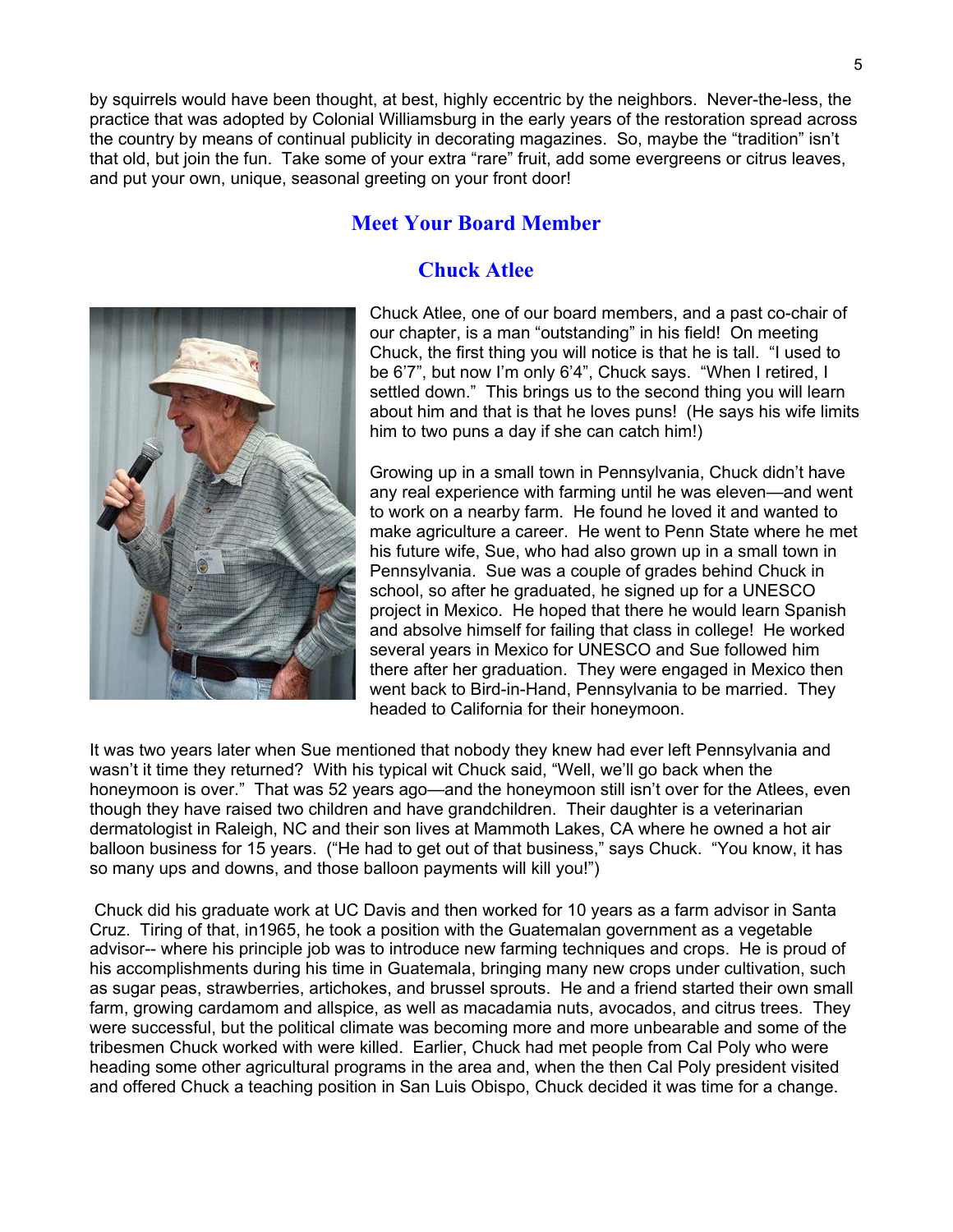The Atlees moved to San Luis Obispo 1969 and Chuck taught at Cal Poly, but he returned to Guatemala every summer until 1980 when the political situation got so bad, he felt he couldn't go back. In 1990, after his retirement from Cal Poly, Chuck and Sue went to Costa Rica where they were the first faculty members of Earth College—they lived in the girl's dorm while the campus was being finished. Several years later they tried to "re-retire" but soon found themselves traveling around the world after Chuck became a member of the Volunteers in Overseas Cooperative Assistance (VOCA) another organization that helps farmers in underdeveloped countries around the world. Together they went to Thailand, Southern Sumatra, and Indonesia. Chuck went on VOCA missions to Ecuador, Bolivia, Panama, and other Central American countries.

While agriculture may seem a rather innocuous occupation, the Atlees have been near the center of many frightening situations. One of their assignments with VOCA was in Burundi. Burundi is one of Africa's most densely populated nations, but tribal warfare has ravaged the country for decades, leaving the fertile land mostly unused. Chuck and Sue were there in June of 1993 when tribal rivalry escalated into a bloody power struggle following the Burundian presedential elections. They were confined to their hotel for over a week until they were able to leave the country.

One of his best assignments ever, Chuck says, was when the International Executive Service Corp asked him to go to Budapest, Hungary where he taught at an agricultural college there. He set up a teacher exchange program and several Hungarian teachers have now come to Cal Poly—one of them even marrying a Cal Poly professor and remaining here!

Since he was "retired", Chuck helped organize our local CRFG chapter over ten years ago. He and Laura Lopez served as co-chairs for three years and he currently serves on the board. In his spare time, he and Sue garden. Right now they are developing a flower garden for Sue on part of the acre and a half of land they own—land whose earth the neighbor calls "60 second soil." Chuck says that means you have 60 seconds to work the soil between it being too wet and too dry!

Oh, and just so they don't get lazy, they joined a bicycle club and are part of the senior division, known as the SLO Pokes--they only do "easy" rides of 25-30 miles with not too many hills!

#### **Announcements**

**Web Site is Back:** After all the data on our web site was lost, Dr. Art DeKleine, our versatile co-chair, has finally managed to get it back up and running. This has been a tremendous job and now he has promises of help with maintaining it from John and Choung Long. Thanks! Check the site at: [www.crfg-central.org](http://www.crfg-central.org/)

**Join the Parent Organization:** Many of our chapter members are also members of the Parent association and those who aren't should consider joining. With parent organization membership you receive a wonderful color magazine, *The Fruit Gardener*, filled with great articles on fruit growing, news, chapter activities and contacts. Dues are **\$30 annually** or **3 years for \$87** as of January 2004. Applications are available from **Joe Sabol.** 

**Local Chapter Newsletter Fees:** Is your newsletter fee current? **We don't send out reminders, so please check the list below to see if you need to update in January.** As our treasurer, Dick Pottratz explained, he puts everyone on an annual fee due basis beginning in January—so some new members get more than a year and some less, depending on when they signed up. A mere pittance of **\$6** will buy you all the monthly newsletters from our chapter for a full year! Or, for **\$25** you will get the newsletter from our chapter for **five** years and save **\$5!** Where else can you get so much information for so little money? Send your check to **CRFG Treasurer,** 2430 Leona Avenue, SLO, CA 93401. **Fees coming due in January** for the following: Sandy Ahearn, Dennis Anctil, Gary